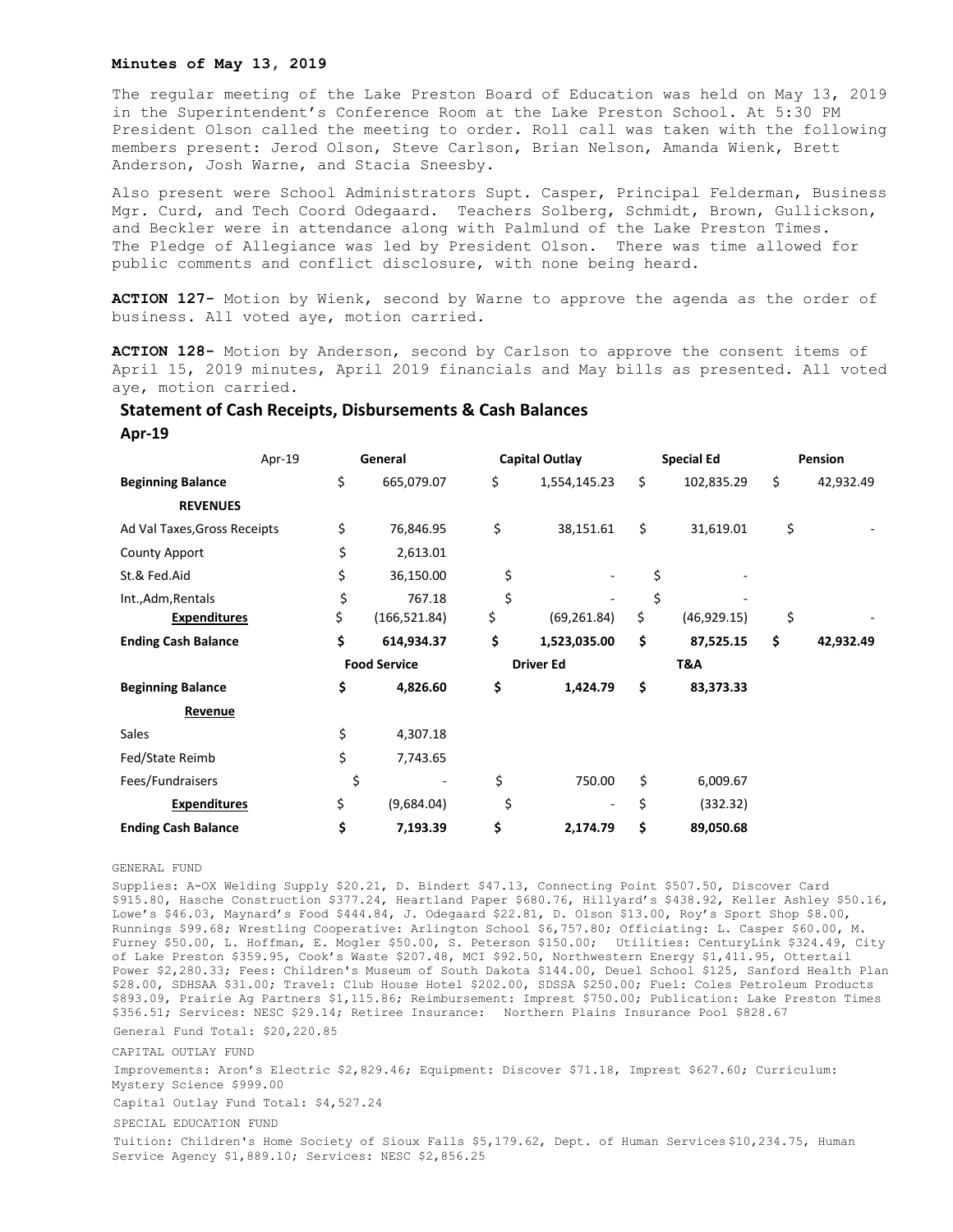Special Education Fund Total: \$20,159.72 FOOD SERVICE FUND Services/Supplies: Appeara \$95.09, Culligan \$75.00, Warne's Appliance \$367.41; Purchased Food: Cash-WA Distributing \$1,021.47, Child & Adult Nutrition Service \$762.40, Dean Foods North Central \$709.23, Earthgrains \$294.34, Maynard's Food Center \$44.11, US Foods – Sioux Falls; Dues: School Nutrition Assn \$48.00 Food Service Fund Total: \$4,570.56

Grand Total: \$49,478.37

**April Payroll:** General \$111,989.16 Benefits \$38,814.24; Special Education: \$13,175.73 Benefits: \$4,348.26; Food Service: \$4,201.13, Benefits \$1,475.13; Total April Payroll: \$174.003.65.

Business Manager Curd reviewed the preliminary budget for 2019-2020. She noted that the budget proposes a decrease in general fund and capital outlay revenues and expenditures, and an increase in special education revenues and expenditures.

Principal Felderman reviewed the current preschool policy with the board. Board consensus was that no adjustments need to be made at this time.

**ACTION 129-** Motion by Anderson, second by Carlson to approve the 2019-20 teacher negotiations. Warne recused himself. All others voted aye, motion carried.

**ACTION 130-** Motion by Anderson, second by Warne to approve the purchase of weight room equipment as per quote presented by Felderman. All voted aye, motion carried.

**ACTION 131-** Motion by Anderson, second by Warne to vote for the SDHSAA ballots as per Mr. Casper's recommendations. All voted aye, motion carried.

**ACTION 132-** Motion by Anderson, second by Nelson to approve the teacher contracts of: Beckler, Bindert, B. Dufek, S. Dufek, Erstad, Gullickson, Heier, Hillestad, Hoover, Keller, McCloud, Nelson, O'Dea, J. Odegaard, D. Olson, Schmidt, Smith, Solberg, Stofferahn, Warne; and summer helper contract of Colby Olson. Members Olson and Warne recused themselves. All others voted aye, motion carried.

**ACTION 133-** Motion by Anderson, second by Wienk to accept the resignation of Mona Gunderson as librarian. All voted aye, motion carried.

**ACTION 134-** Motion by Warne, second by Wienk to declare the technology equipment of 100 HP 215 Notebooks, 92 Fujitsu T732 computers, one 2009 promethean board, and HP 251 Printer as surplus property. All voted aye, motion carried.

President Olson and Supt Casper did not have anything to add to the NESC minutes as presented. Tech Coordinator Odegaard gave her quarterly technology report, highlighting some pending adjustments to the camera infrastructure. Member Warne commended her for her efforts with the afterschool SPARK program, and offered his support during the next school year. Business Manager Curd updated the board on GASB 84, and noted some adjustments that would be made on July  $1^{st}$ . Principal/AD Felderman reported on the math curriculum meetings that elementary have held. He noted that the Planning Committee plans to meet during the scheduled teacher workday at the end of the month. Supt Casper reported that the lighting project continues and the HVAC in the lobby/lunchroom is still scheduled for June.

**ACTION 135** – Motion by Anderson, second by Sneesby to enter into executive session pursuant to SDCL 1-25-2 for the purpose of discussing personnel at 6:15 PM. All voted aye, motion carried.

**ACTION 136 -** President Olson declared board out of executive session at 6:57 PM.

**ACTION 137-** Motion by Anderson, second by Nelson to offer contracts to all current classified staff members. Warne recused himself. All others voted aye, motion carried.

**ACTION 138 –** Motion by Anderson, second by Warne to appoint Travis Denison to the board of education for a one-year term effective July 1, 2019. All present voted aye, motion carried. **ACTION 139 –** Motion by Warne, second by Sneesby to adjourn the meeting at 7:00 PM.